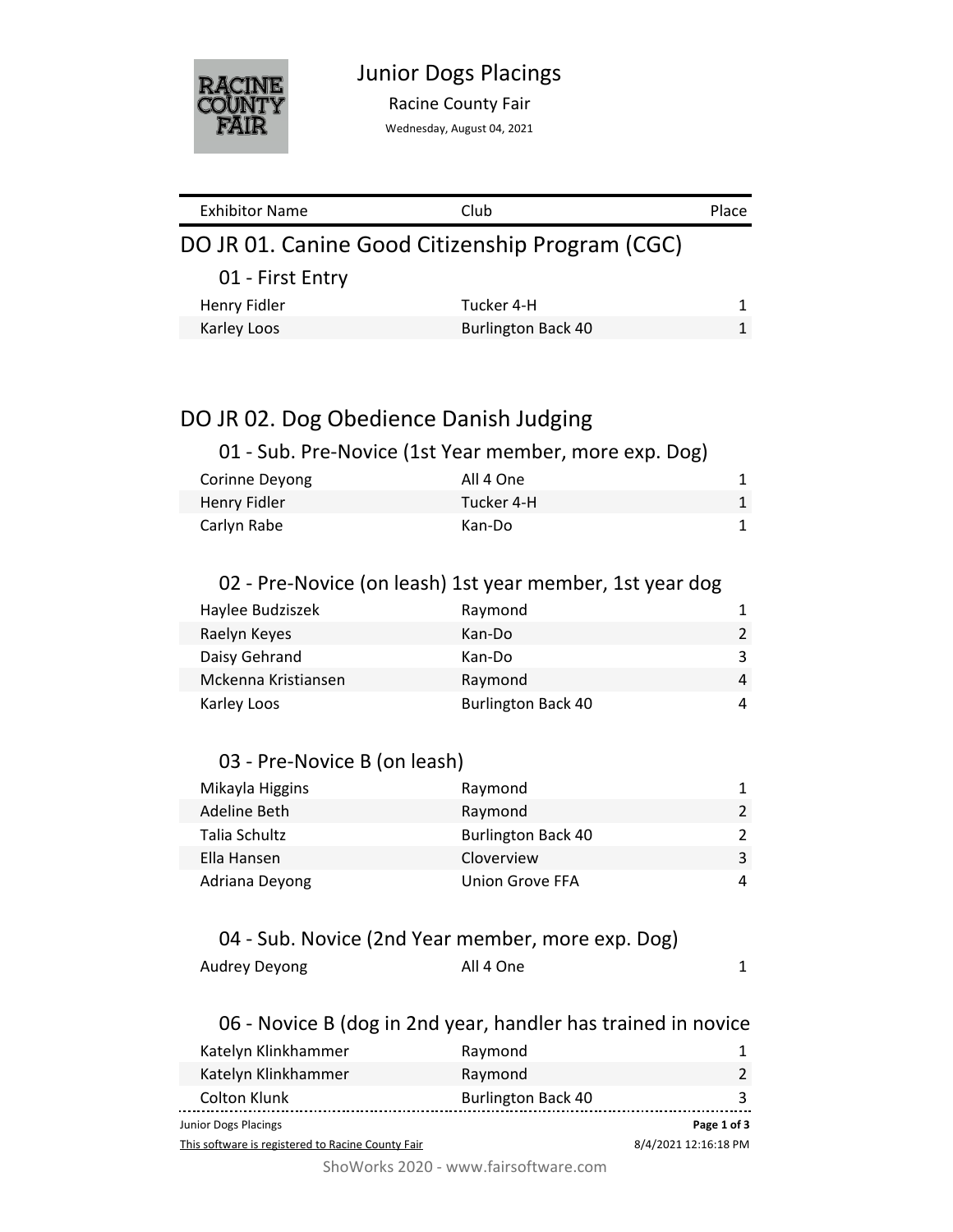| <b>Exhibitor Name</b> | Club | Place |
|-----------------------|------|-------|
|-----------------------|------|-------|

| Exhibitor Name                            | Ciup                                                          | <b>Place</b>      |
|-------------------------------------------|---------------------------------------------------------------|-------------------|
| DO JR 02. Dog Obedience Danish Judging    |                                                               |                   |
|                                           | 06 - Novice B (dog in 2nd year, handler has trained in novice |                   |
|                                           | 07 - Graduate Novice A (first year in Grad. Novice Training)  |                   |
| <b>Gillian Tonn</b>                       | Cloverview                                                    | 2                 |
|                                           | 08 - Graduate Novice B (2nd Year in Grad. Novice Training)    |                   |
| <b>Melanie Minger</b>                     | All 4 One                                                     | 1                 |
| Nathan Strickland                         | Yorkville 4-H                                                 | 2                 |
|                                           |                                                               |                   |
| DO JR 03. Showmanship                     |                                                               |                   |
| 01 - First year Showmanship members       |                                                               |                   |
| Haylee Budziszek                          | Raymond                                                       | 1                 |
| Daisy Gehrand                             | Kan-Do                                                        | $\mathbf{1}$      |
| Raelyn Keyes                              | Kan-Do                                                        | $\mathbf{1}$      |
| Carlyn Rabe                               | Kan-Do                                                        | $\mathbf{1}$      |
| Henry Fidler                              | Tucker 4-H                                                    | 2                 |
| Mckenna Kristiansen                       | Raymond                                                       | $\overline{2}$    |
|                                           |                                                               |                   |
| 03 - Exhibitor, ages 12-14 years old      |                                                               |                   |
| Adeline Beth                              | Raymond                                                       | 1                 |
| Mikayla Higgins                           | Raymond                                                       | $\mathbf{1}$      |
| <b>Talia Schultz</b>                      | <b>Burlington Back 40</b>                                     | 1                 |
| 04 - Exhibitor, ages 15 years and older   |                                                               |                   |
|                                           | All 4 One                                                     |                   |
| <b>Audrey Deyong</b><br>Nathan Strickland | Yorkville 4-H                                                 | 1<br>$\mathbf{1}$ |
| <b>Gillian Tonn</b>                       | Cloverview                                                    | 1                 |
|                                           |                                                               |                   |
|                                           | 05 - Advanced, any age handler, previous blue or AKC          |                   |
|                                           |                                                               |                   |

#### Adriana Deyong **1** Union Grove FFA 1

# DO JR 04. Rally Obedience (Rally-O)

01 - Novice A, 1st year in Rally

Junior Dogs Placings **Page 2 of 3** This software is registered to Racine County Fair 8/4/2021 12:16:18 PM

ShoWorks 2020 - www.fairsoftware.com